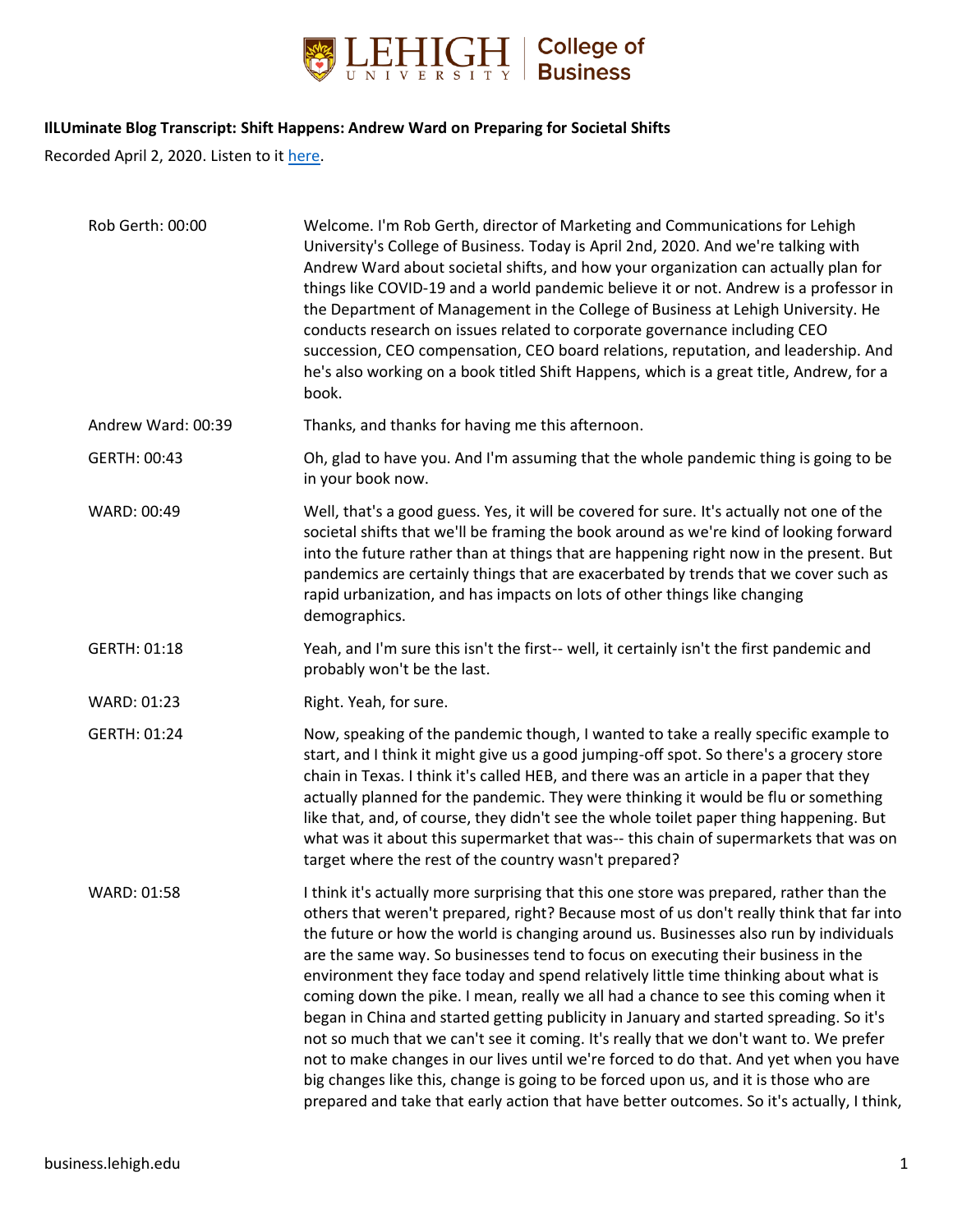

more surprising that there was this store that were prepared, and kudos to them for doing that.

GERTH: 03:12 Well, can you give us some examples of some things that caused societal shift in the past? Like some actual events. Or was 9/11 a societal shift?

WARD: 03:22 So I would say not really, right? That's say an event, and there's certainly these individual events like what's happening now or 9/11 that are sort of big events, big crises, big disruptors. And most of the things that we're talking about in terms of societal shifts are more of these kind of big, continuous disruptors that happen over a longer period of time, rather than being sort of individually event-driven. And, I mean, one of the things about these individual events is that when you have a kind of immediate, obvious threat people can be mobilized to take action to overcome it. So as difficult and painful as it can be, and as we're seeing at the moment it can be done.

WARD: 04:24 It's often much harder to mobilize people to combat these continuous, incremental disruptors like climate change, for example. When there's a climate change event, like a hurricane, people will jump into action, but even though we're facing higher and higher frequency of these events, it's hard to mobilize people into making changes to their everyday lives to address it. So that's why we're thinking about this, and it's why people like Greta Thunberg, movements like Extinction Rebellion are trying to draw our attention to these kind of emerging trends and emerging crises before it's too late. But equally, it's why most people are ignoring these things.

GERTH: 05:10 Now, we're talking about giant crises because there's a lot going on around us at the moment. But let's take something like an example, I think, is Amazon Prime and coming up with the idea of two-day shipping that solved a problem that no one even knew existed, and now everybody wants two-day shipping. So they made a problem for all the other businesses. Is that a societal change or societal shift?

WARD: 05:35 So I wouldn't necessarily even say that Amazon Prime, the two-day shipping, solved a problem that didn't exist, right? Rather I think of it as taking some of the sort of friction out of the system and the problem that was already there. I mean, so if you think about shopping, right, in general, and the shipping of products in particular, we have a situation where somebody makes a decision to purchase a product, makes a purchase, and then has to wait for the product. That waiting is that friction in the system, and so that's always been there, right? In purchasing a product in the store, that friction doesn't exist. You go into the store may be a limited choice, but you can buy the product immediately, and there's no friction in that system. There are other frictions like having to take time to drive there to the store and shop and that sort of thing. But in purchasing online or, as we previously did it, from a catalog, there's always that friction or delay between purchasing the product and receiving it. Amazon, in introducing Prime two-day shipping, reduced that friction. Now, instead of waiting a week or so, we've waited two days. Now, in many cases, it's one day. But one of the strange things though is that most of us just kind of accept the friction that remains in the system. And then it changes, and we think, "Wow, that's great. Now I only have to wait two days."

GERTH: 07:07 And then we're like, "How did we ever live without that?"

WARD: 07:09 Exactly. But so even though over time things have improved and that friction's been

reduced, we don't think about what if that friction gets reduced further? How will that change our behavior? What if instead of 2 days we could get virtually anything in,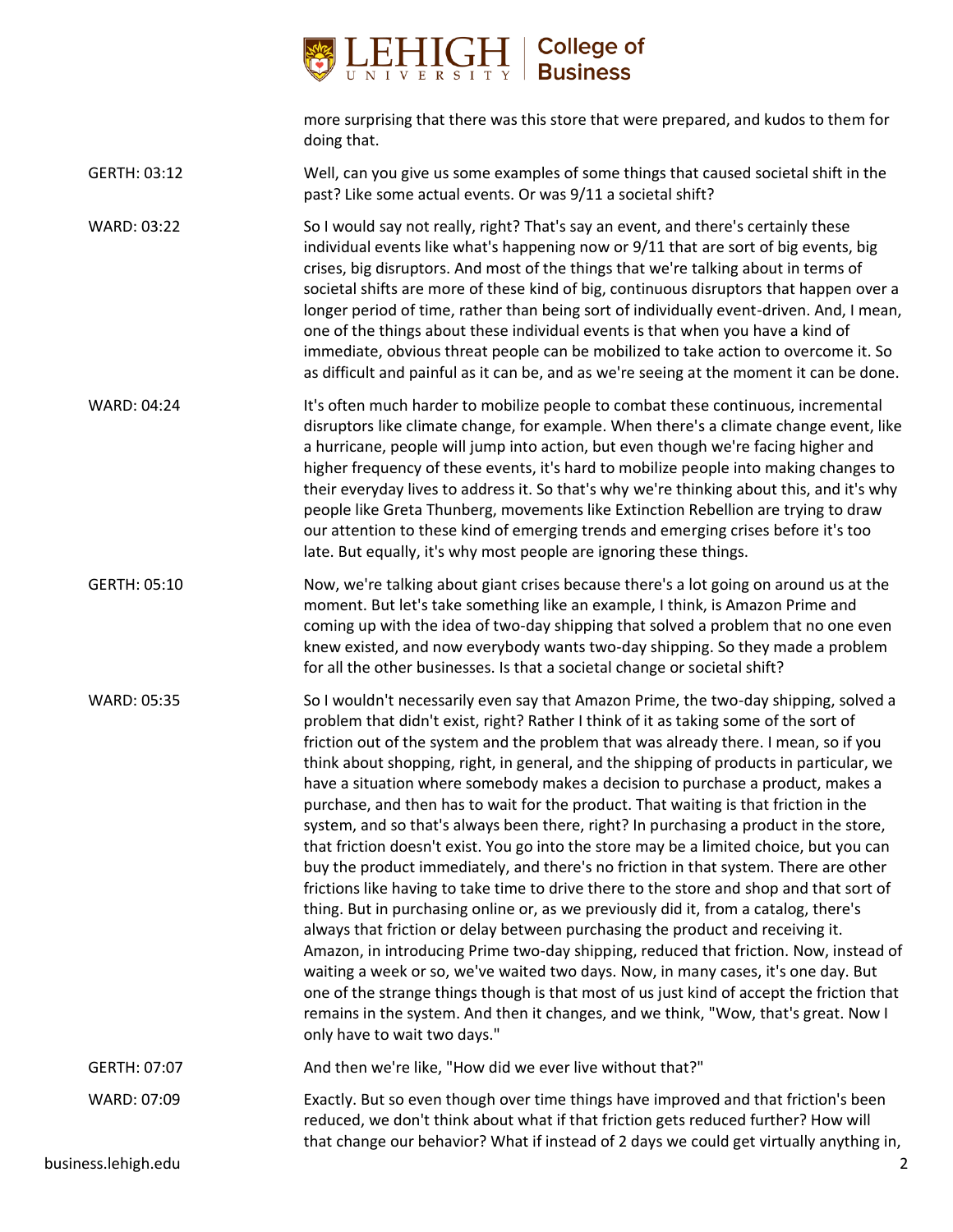## **College of Business**

say, 15 minutes flown to us via a drone? How does that change behavior? So now instead of ordering our pound of coffee to make coffee at home, you could just get a piping hot cup of coffee straight from Starbucks. Now we don't have to keep a drawer full of batteries or spare pens and other things if we could get things almost instantly when we need it. So I think Amazon Prime changed how we shop and shifted our behavior more away from retail stores to online shipping for many of those things that we didn't need instantly but also didn't want to wait a week or more for. And that's going to keep changing, right? And it's going to keep changing that shift from retail to online, and it will move more and more the faster the shipping gets, right? So just taking friction out of that system. And that's how a lot of these shifts happen, I think. In smaller but meaningful increments. And so from a business perspective, you have to think about that. I mean, in this instance, if you're a retailer, whether you're online or offline, you kind of have to think about how those shifts happen and sort of preparing for those. So when one competitor, whether it's Amazon or somebody else, comes in with the next thing like 2-day shipping or 1-day shipping or 2-hour shipping or 30-minute shipping or 15-minute shipping or whatever it is, it's just reducing that friction more and more, then you've just got to be prepared for that to happen and know how to kind of respond and be proactive about it. And--

GERTH: 08:59 Now I know in the book that you're working on, you're following eight major societal shifts. Can you run through those and give us a little example of what each one is?

WARD: 09:09 Sure. So we're looking at eight different things, right? So the changing demographics, climate change, big data/fast data, rapid urbanization, social commerce, blockchain, technology advances in particular artificial intelligence, and energy generation and storage. And so, I mean, just briefly a few words on each one.

GERTH: 09:37 Yes, please.

WARD: 09:38 So changing demographics, I mean, I think we have two stories going on in the world now, right? So in the developed economies like the US, people are generally living longer, healthier lives, but they're also having children later and fewer often. And so we're seeing an aging society and a declining population. In developing economies we're seeing a very different sort of picture. We've got a younger, booming population, and there's vast potential there for a sort of economic development. And so we'll see maybe a big sort of shift in the economic pattern of the world there. Urbanization, if we think about rapid urbanization, back in the 1950s less than 30% of the world lived in urban areas. By 2008 we crossed that threshold of 50%, where now more than 50% of the world lives in an urban area. By 2050 this is going to be probably 75%. The US is already pretty urbanized, but you're going to see huge growth in urban areas in Asia, in Africa particularly. And this development of these sort of big megacities which continue to get bigger and bigger. And that has big implications for things like the spread of pandemics, right? When we're all so packed into small areas and relying on public transportation and dense populations. GERTH: 11:13 Do you think that will-- not to interrupt you, but do you think that will turn some of the-- slow some of the urbanization, this whole pandemic that we're going through

WARD: 11:21 Yeah. I mean, I think what we're going through right now is certainly going to give people pause to think, right? And these people who are planning urban areas because on the one hand, urban areas are sort of very efficient places to live. People like living

right now?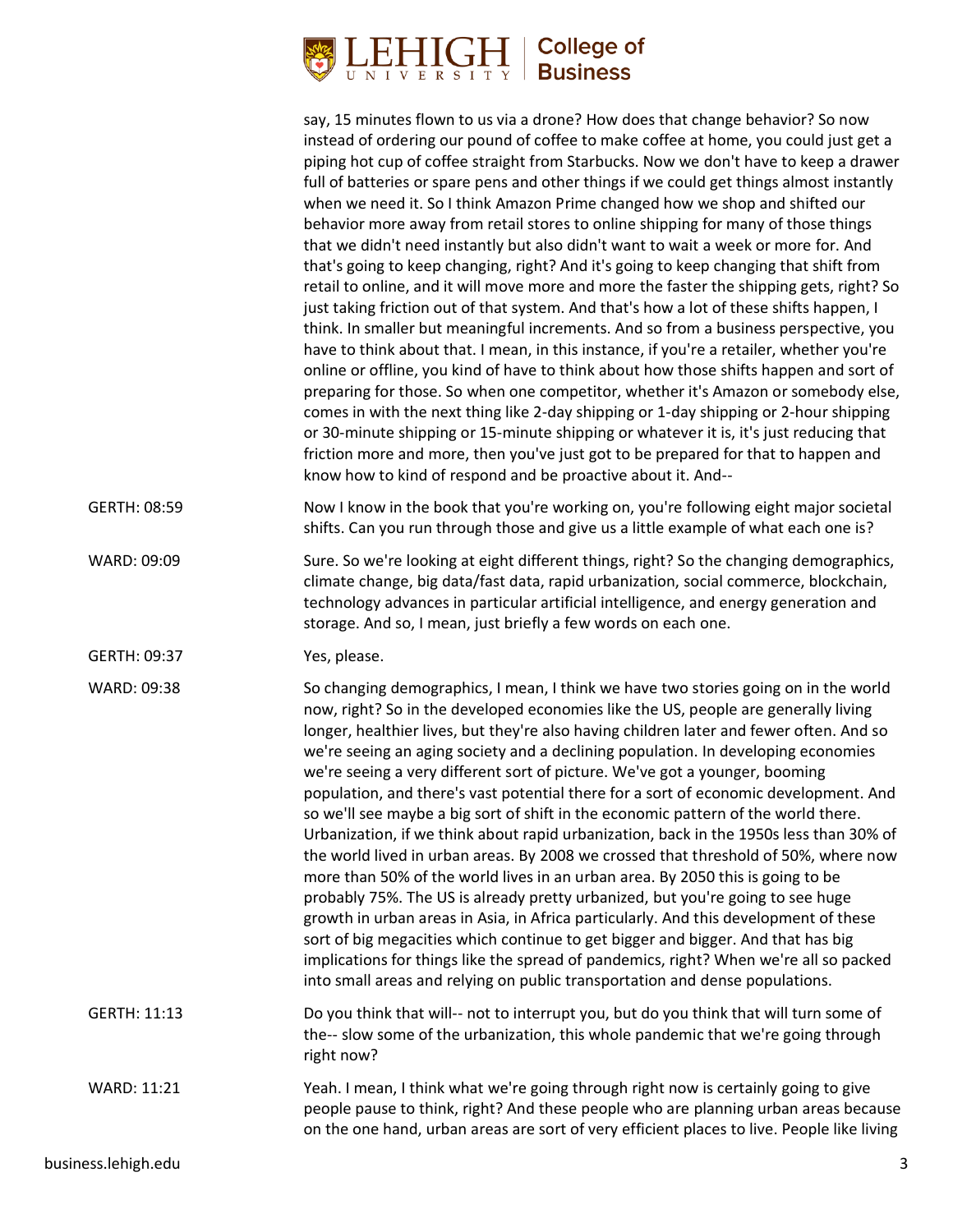### **College of Business**

other industries that will be spawned from that.

in them. There's just tremendous amounts of benefits to these urban areas, but at the same time, they come with potential costs, right? And the spread of pandemics is one of those potential big costs for urban areas. And so people thinking about-- and I'm sure now after this-- or people are doing it in real-time now, but afterwards, people are going to look back and reflect on what's happening in cities and kind of thinking about, "Well, how do we shut down a city? How do we really have the capability to control the sort of population and shut down a city to be able to stop the spread of things like pandemics?" So, yeah. So I think there's going to be big implications for urbanization. WARD: 12:33 So our next one is climate change. We're focused on climate change as a big shift. We've seen this huge, dramatic rise in these major weather events. I mean, we track sort of these weather events that cause more than a billion dollars' worth of damage, and the just number of those over the last forty years has just escalated sort of tremendously. And that's a big factor. Sort of relatedly, energy generation and storage is one that we're looking at. There's a vast potential to shift energy generation both at the grid level but also in terms of microgeneration. We're trying to see a shift to renewable energy, but storage is key to that, right? So the problem with renewable energy is that the generation of it is unpredictable. When the sun's out, when it's not out, when the wind's blowing, when it's not blowing, and also obviously the sun is only producing energy during daylight hours. A lot of energy is used when the sun

WARD: 14:08 The next is big data and fast data, and by fast data, we mean sort of data that is then analyzed in near real-time so that it can be used straight away. We're currently analyzing only a tiny, tiny fraction of the data that's collected, and there's just such a huge potential in so many areas, particularly in healthcare, right? And the use of data and big data in healthcare and addressing diseases, addressing things like pandemics. I mean, one of the keys that everybody's talking about now in terms of controlling this pandemic is the lack of sort of information and data that we have about its spread and who has it and testing and things like that. Then we're looking also at technological advances so whether it's robotics, internet of things, or something, but particularly artificial intelligence and how AI will transform will transform the workplace and will disrupt many professions, occupations, particularly white-collar jobs.

goes down. How do you store that energy to be able to transfer it within time? And it's also going to lead, once some of these technological hurdles are overcome, to the transformation of transportation, digital devices, all sorts of wearables, and kind of

WARD: 15:23 And then our last two are social commerce and blockchain. And the common theme here is trust, right? The way trust has-- I mean, we've really seen a transformation in trust in society, and the decline of trust in institutions whether those institutions are Congress or the Supreme Court or public schools or the healthcare system or churches or whatever it is, banks, businesses. We've seen this big decline in trust over the last 40 years in the institutions of society, and what are we using as a basis for trust now? And so these two things. And social commerce, these peer-to-peer platforms that we're using more-- trusting more peers and reviews and things like that and these platforms like Uber and Airbnb where we do things that we thought we'd never do, right? Getting into cars with strangers or staying in strangers' houses. It's just reflecting a big change in the nature of trust. And then there's the rise of social influencers, the people who are-- not necessarily celebrities, but people in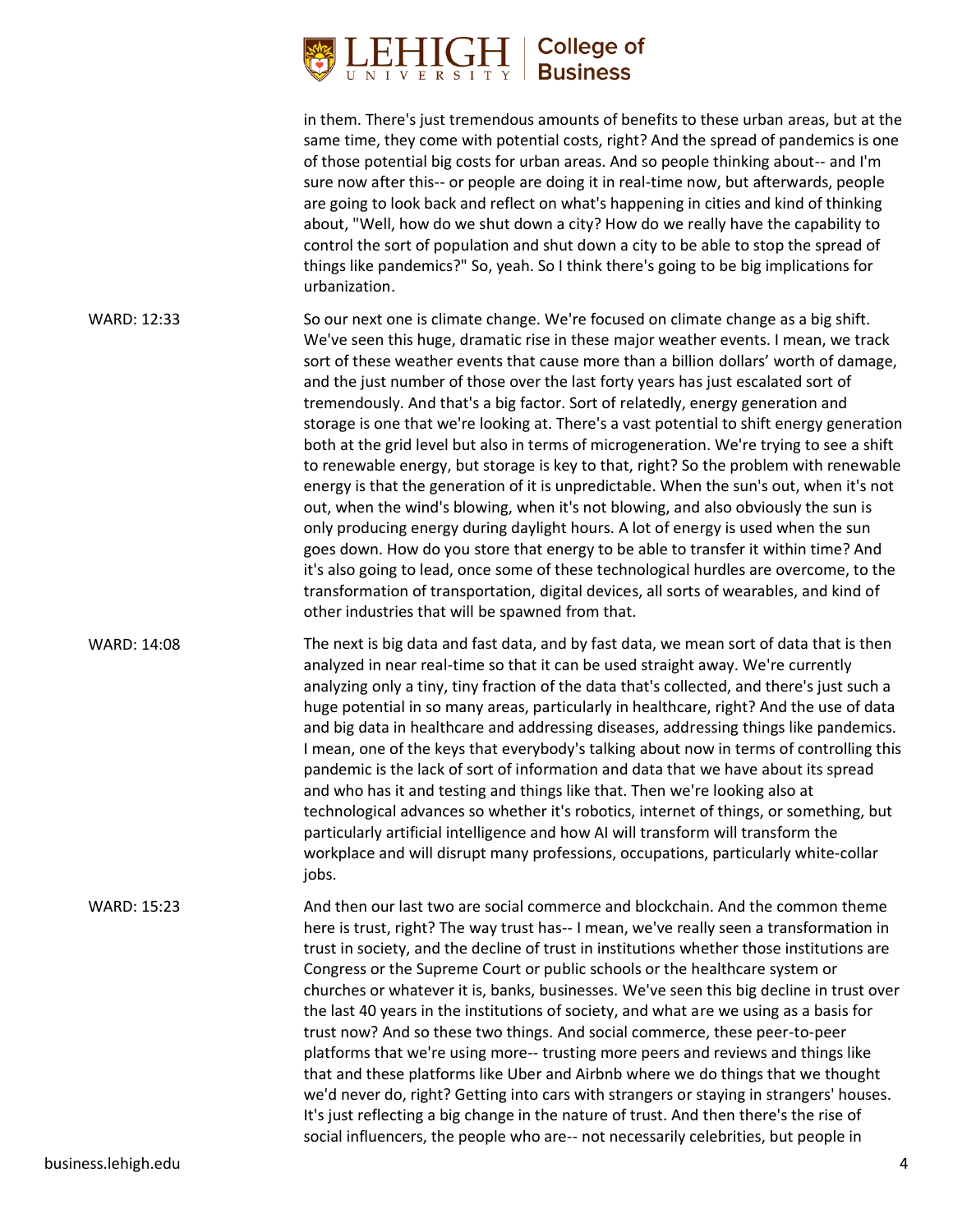

| spheres whether it's going to be talking about recipes or looking after dogs or        |
|----------------------------------------------------------------------------------------|
| whatever it is that you've seen this rise of social influencers who are creating a new |
| basis for trust through relationships.                                                 |

| WARD: 17:06 | And then finally there's blockchain which is also all about trust, right? So we've heard   |
|-------------|--------------------------------------------------------------------------------------------|
|             | of bitcoin probably and other cryptocurrencies, but what the underlying technology of      |
|             | blockchain is all about is just connecting secure records of transactions and digital      |
|             | products so we can use and have a secure record of different transactions. And so          |
|             | that has the potential to sort of replace potentially a lot of institutions, and so you're |
|             | seeing blockchain being used in financial services a lot right now but also in other       |
|             | areas like healthcare and digital health records and areas like that. So, yeah.            |

- GERTH: 17:57 Is there a hierarchy of these? Can you say, "Oh, here's the one I think is the one we should be watching the most, and here's the one that no one's really paying any attention to and somebody should be paying attention to. And this one's not as big a concern immediately but long term." Do you have any kind of hierarchy?
- WARD: 18:20 There's no real hierarchy, right, because it really depends on your industry and your business. Which one of these is going to have the biggest impact will vary for different people and for different businesses. And I think if I had to pick one that's sort of primary and one that's a kind of sleeper that nobody's really talking about, I think the- - yeah, if you're pinning me down to one, I'll kind of join the voices who say that climate change is more imminent than we think and more severe than we think, right? It's also one of them that's going to impact everyone even though it will impact some dramatically more than others.
- WARD: 19:03 But as I alluded to before, even here in the US if you look at the number of weather events that have caused more than a billion dollars' worth of damage, right, in the 1980s we had 28 of those events. 1990s we had 52. The 2000s we had 59, and in this last decade, in the 2010s we had 119 events which caused over a billion dollars of damage for a total of eight hundred billion dollars and over five thousand two hundred lives. And so that pace of escalation of those sorts of events should be a scary statistic to everyone, and it's not just the coastal areas. In this last decade, every state had at least one billion dollar weather related event, so. It's something that's growing rapidly, becoming more and more serious. And we see these impacts whether it's hurricanes or wildfires or whatever it is, but we don't necessarily connect them to climate change. But there's certainly evidence of changes in our weather, right, which is our climate. And then for the sleeper, the one that I think nobody's really talking about which I think is going to have a big impact is this whole energy generation and storage, right? As I said before, I think this will have a huge impact on a lot of areas whether that's transportation and the shift to electric vehicles, but also whether it's wearables, mobile devices, as well as this kind of more micro-level generation and storage of power.
- GERTH: 20:54 When it comes to storage the other thing I think of-- or generation of energy. The other thing I think of is the countries that aren't first world countries, I guess. Like you said at the very beginning, the population is growing there, and, of course, all those people are going to want to use energy. And that seems like a societal shift too in the demographic area.

WARD: 21:18 Yeah. I think, I mean, from an energy perspective I think the hope is that just like the developing world kind of leapfrogged over-- in telecommunications kind of never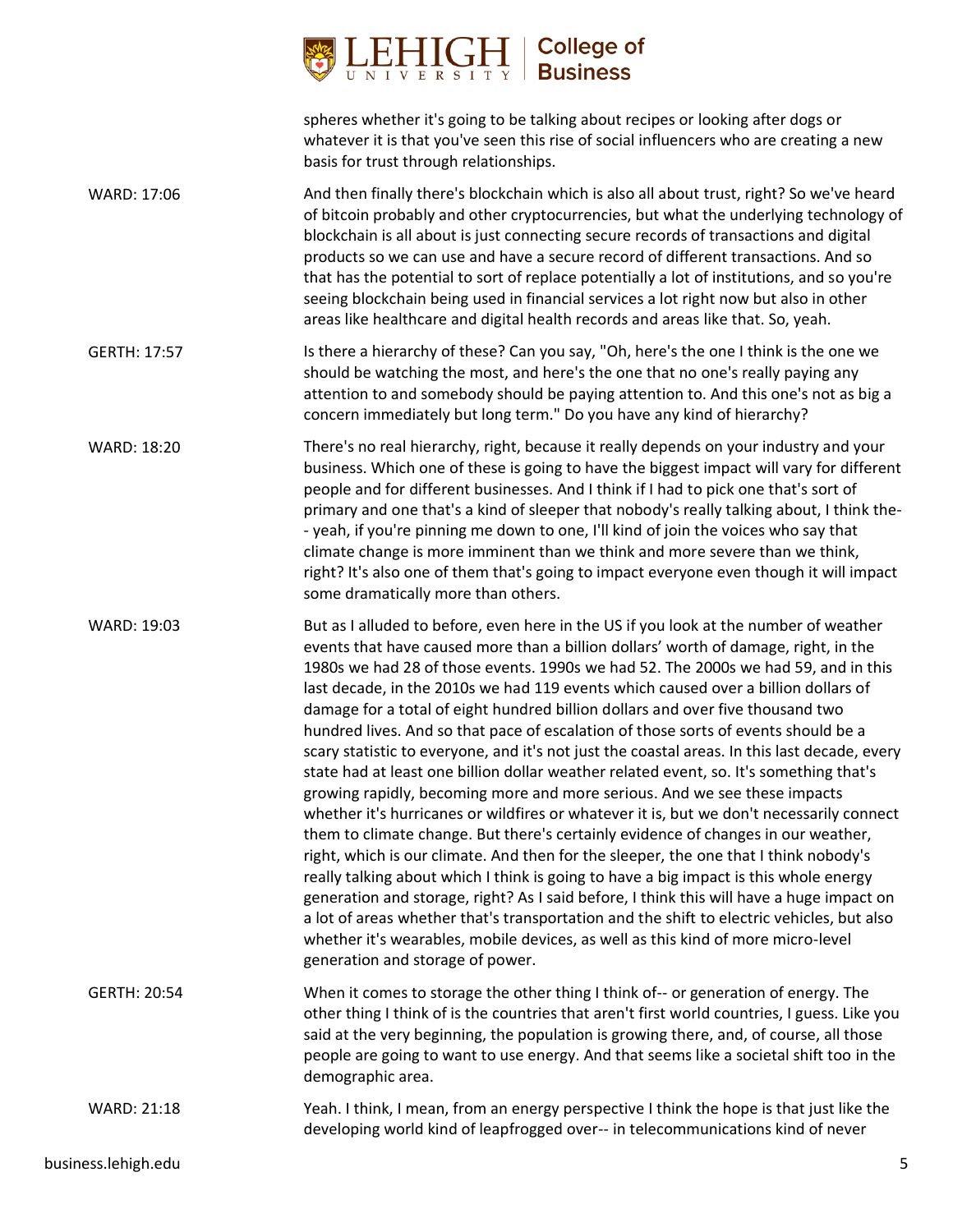

really went to landline phones. They just jumped straight to cell phones. That as the energy demand explodes in the developing world, they'll jump straight to renewables rather than the older fossil fuel technologies that we have. And the other advantage is obviously in those parts of the world, they're advantaged in their ability to capture renewable energy, particularly solar, so.

- GERTH: 22:08 So what is it in us-- I'm thinking of the guy-- you talked about floods. I'm thinking of the guy on the news that's standing next to his house that's been flooded for the millionth time by the Mississippi river or whatever, and he's like, "Yeah, I'm going to rebuild again. It'll be the third time." I'm thinking, "Really? You're going to rebuild again?"
- WARD: 22:26 Right. Yeah--

GERTH: 22:27 Same with CEOs. Is there something where the denial of it all is just too great?

WARD: 22:32 Yeah, I mean, in some ways we don't like change, right? And so we want to be able to rebuild where we lived. Our families are there. Our employment's there. All of our connections are there. Our networks are there. And so people are very reluctant and only sort of make these moves when forced to. I mean, if we look, 40% of the US population lives on the coast right now. And so you see more and more of these coastal weather events, and you wonder if that's going to change. But people still want to live by the coast. And so it's only really when people really are forced to make changes that they will make those changes.

GERTH: 23:26 Is--?

WARD: 23:26 And I think the same is true for CEOs, right? I mean, I think part of the problem is this very short term focus in US business and this shorter and shorter tenures of CEOs. And a lot of these things that we're talking about-- it's going to be 10, 15 years before people are literally forced into action, and so what we're trying to say is, "Well, let's kind of think about this." But the incentives aren't necessarily there for people to think of them if they're being rewarded on a short term basis, if their likely tenure is only relatively short: 2, 3, 4 years. Then people aren't necessarily going to be thinking about, "Well, yeah, we could do this now, but we're not going to really benefit dramatically for 10 or 15 years."

GERTH: 24:24 I guess same thing goes for governments and even small businesses. That it's like, "I've got to make money right now. I can't afford to invest." Because it's about investment and taking the time, right?

WARD: 24:34 It's about investment and taking the time, yeah. And I think, I mean, governments though-- I think governments should absolutely be paying attention to think because governments both have the responsibility to manage the outcomes from some of these societal shifts, but governments are also in the position to be able to shape some of these, right? I mean, if you think about urbanization, if you think about energy generation, even in terms of demographics and how demographics change over the course of a decade through immigration policy and other sorts of policies. And of course, climate change which we've been talking about as one of those areas where the UN and other bodies are trying to get governments to work together to be able to address these causes of climate change. And so governments particularly should be paying attention to these because not only will they have to address the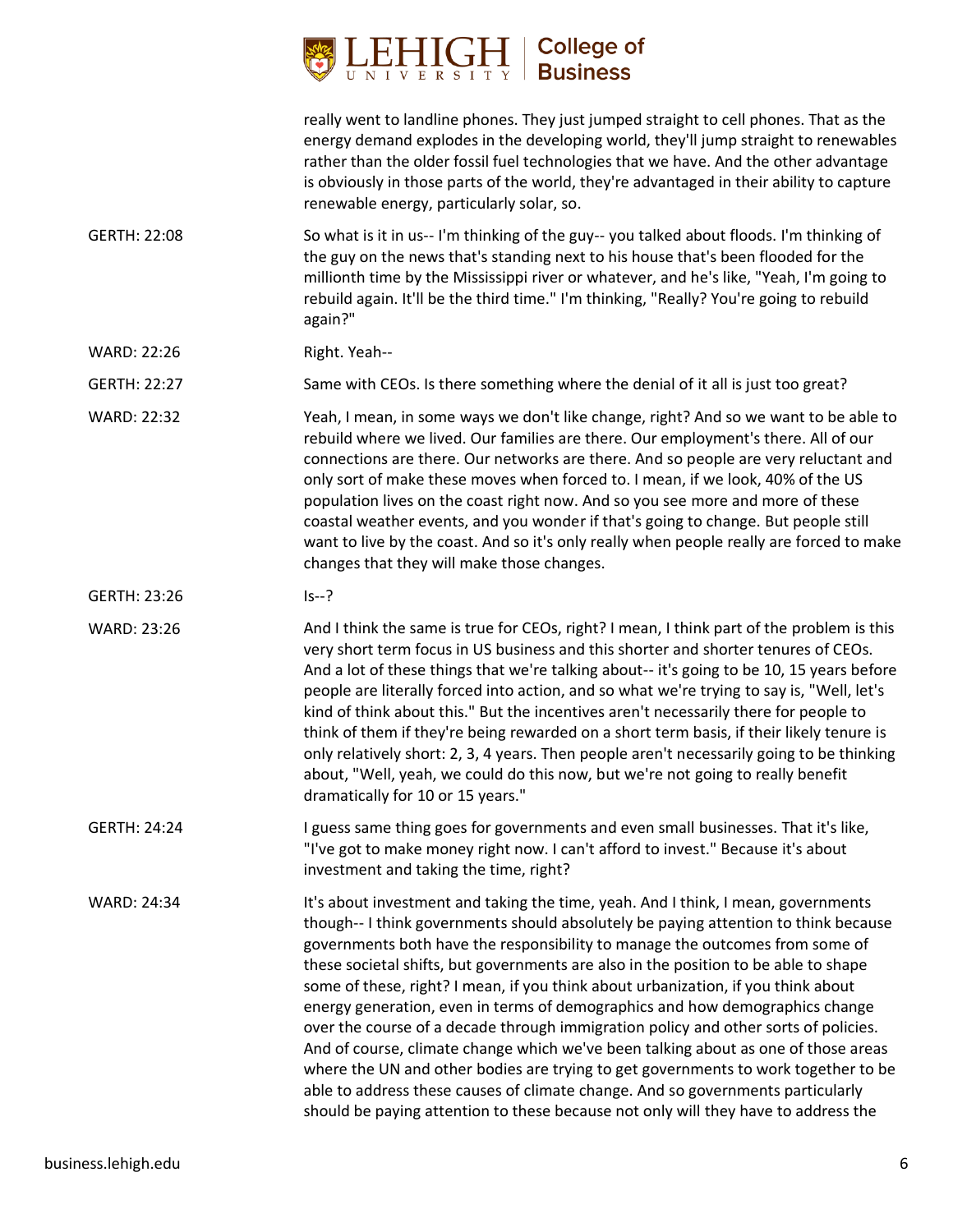

outcomes of these, but they can also actually fundamentally change the direction of some of these shifts.

WARD: 25:44 And small businesses, yeah, absolutely. Small businesses are often more concerned with survival in the short term. They have limited resources to look beyond the immediate, but on the other hand many of those companies that are now the household names: the Amazons, the Googles, the Facebooks, the Teslas. They were all small companies not very long ago, right? And those are companies who have been thinking about these changes and how these sort of impacts of these shifting technologies and societal shifts and have taken advantage of those. And so, yeah, so small businesses should as much as they're able also kind of think about these things.

GERTH: 26:34 And are there any factors besides denial? That make it hard to plan for these shifts?

WARD: 26:42 Yeah, I think a couple of things. One is, again, that kind of short term focus. That kind of trying to execute on what we do in the environment that we're in is the main focus of a lot of businesses. But also I think there's that in order to really think about these shifts and where they're going, you have to be willing to kind of embrace what I call wild futures, right? Things that are very-- the future that looks very different from what today's environment looks like. And both to have the imagination to be able to think about what that future could look like and the sort of confidence to say, "Okay. Yes, that actually could happen. If it does happen, how should we be sort of planning for that when there's a good chance that may not happen?" And so you're looking at different potential outcomes, some of which are going to happen, some of which are not going to happen. And you just don't know at this point, so you're planning for things which maybe 80% of the time is not going to work out.

WARD: 28:07 And I kind of think about as companies think about these things almost like you're acting as a venture capitalist, right? So if you think about a venture capitalist, a venture capitalist is investing in lots of different small businesses and technologies that they're placing these bets on knowing that probably 90% of them are not going to work out. But the 10% that are going to work out, it's going to be huge and they're going to make their returns on their investment for the whole pool just on those that do work out. And so it's the same thing as people who are thinking about these potential futures states of society. Yeah, there are many of them that the future is not going to look exactly like we think it might look, but some of those they are and some of those are going to have huge consequences for society and for individual businesses. And so they need to be able to kind of think about those and place bets in those areas.

GERTH: 29:18 And can you give us examples of companies that are doing it right?

WARD: 29:22 Yeah, I mean, I think one of the best examples-- and I think very few companies are doing it right, I would say. And that's part of the problem, and that's part of what we're trying to address here in looking at these societal shifts. But I think one company that's doing a great job of this, even though they are getting some backlash from investors on it, is Alphabet or the parent company of Google. Because they know that their core business, Google, is not going to last forever. I mean, technology will change. The way we behave, the way we interact with things will change. The way we get our information and advertising and that sort of stuff-- it's not going to last forever. So Google has this whole other bets division part of which is Google X, which is actually why they kind of created the parent company of Alphabet is so they could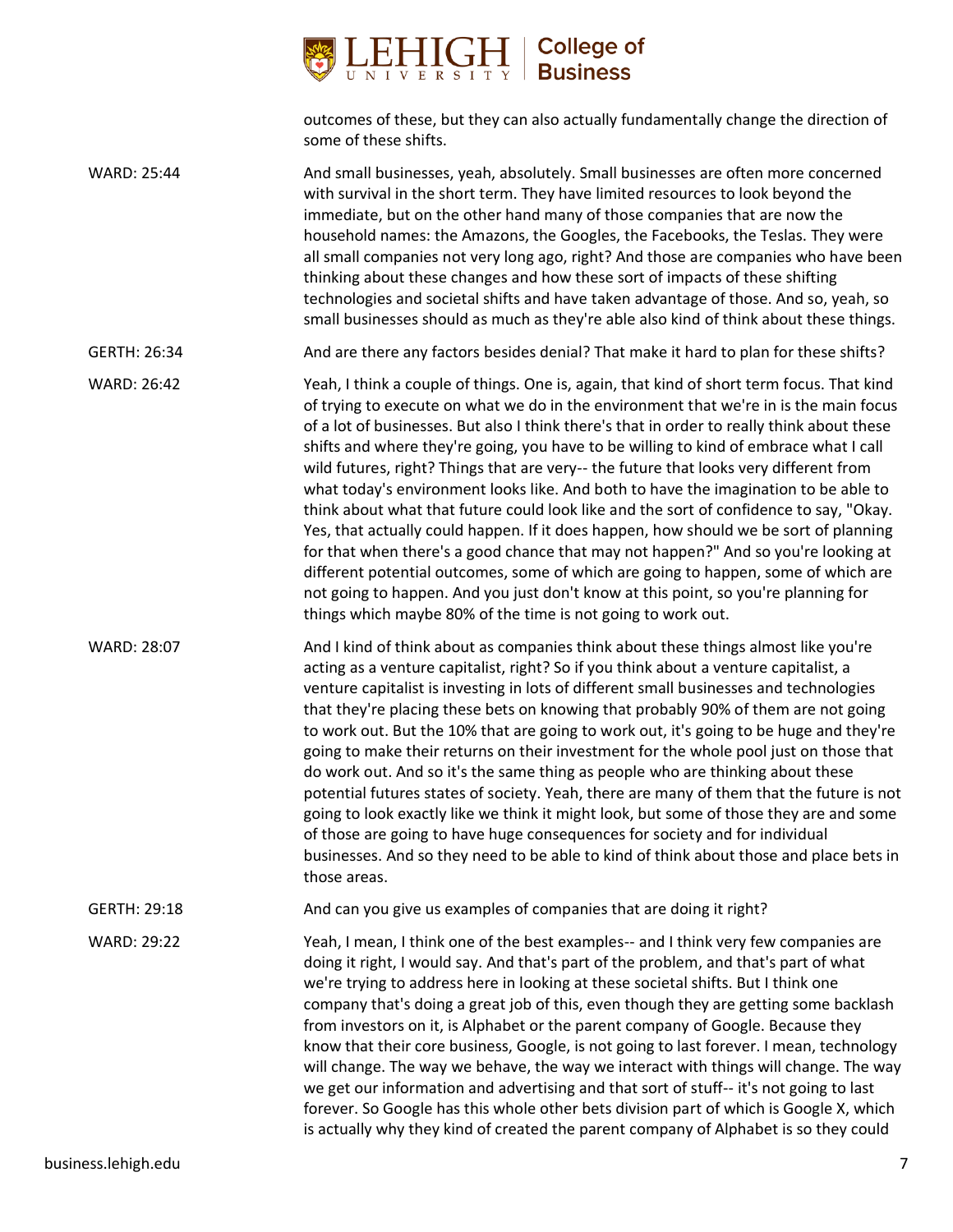### **College of Business**

have Google, but then they could have all of these other things. And so they're really conscious about thinking about what are the big problems that they could potentially solve. What are the billion person problems that society needs to address, and how can they start investing in these different technologies? Whether it's internet being provided by systems of balloons, whether it's digital glasses, wearable technology, whether it's self-driving cars, or whether it's drone technology. They're investing in all of these different types of areas which they think are going to be big problems in the future. GERTH: 31:10 And so how do companies get there? So I'll date myself a little bit, but in the '80s I remember reading the book In Search of Excellence by Tom Peters and Robert Waterman. And I remember what stood out for me at the time was this term skunkworks. And you actually mention it in some of your materials that excellent companies always had some sort of small group off to the side that was not reporting to anybody except to the top people, and their job was to figure out what was the next big thing. And I think if I'm-- and I'm not conflating these things, but I think that Xerox had a skunkworks and actually invented the mouse and the PC and the little folders that we now click on instead of typing in lines of code. Is that the way to go? Some version of that that companies should be doing? WARD: 32:01 Yeah, in a lot of ways, Xerox did a fantastic job, right? They had this Xerox PARC which was in Palo Alto, California. The problem was that the main headquarters of Xerox was on the East Coast in New York state, and so they had this Xerox PARC which did a lot of amazing things. They invented all the things that you talked about and many others like laser printers and all these other things. And because Xerox was thinking about the future and obviously Xerox were in a paper generating business, right, in terms of office machines and copiers and things like that. And they were thinking, "Well, what if that business goes away? What if we are moving towards a paperless office and an electronic office?" And so they set up Xerox PARC and sent a lot of brilliant people out there. And they came up with all this technology which we take for granted today. Their big mistake though was in keeping it completely separate and never sort of connecting it back to their main business, right? And so that's what you- and never really kind of thought about the commercial aspects of launching these sort of inter-products so much. WARD: 33:36 And so other companies like Apple-- so famously Steve Jobs went to visit Xerox PARC and saw all this stuff and then turned it into the Lisa and then the Macintosh. But the problem with Xerox is that they never kind of went into kind of thinking about how to tie this back into their main businesses. And I think that's where I would say Alphabet or Google is different in that they're very much kind of focused on, yeah, here are these big ideas, here are these big problems that we're looking at solving. But they're also very conscious about is this viable commercially within five years or so. And if it's not, then they won't do it. They'll abandon that project. And so they're very much thinking about the commercial applications and implications of what they're doing and turning that into part of the sort of core business of the company. And you see how they've done that over time starting from a search engine, and then they sort of developed Gmail and Android operating system, kind of all of these things Google Maps and so on, all of which kind of came out of these other sort of explorations but then are sort of brought in and tied into the main business of the company. And so that's really the key difference. Xerox had, like I said, great ideas. They were doing almost everything right except that one key aspect.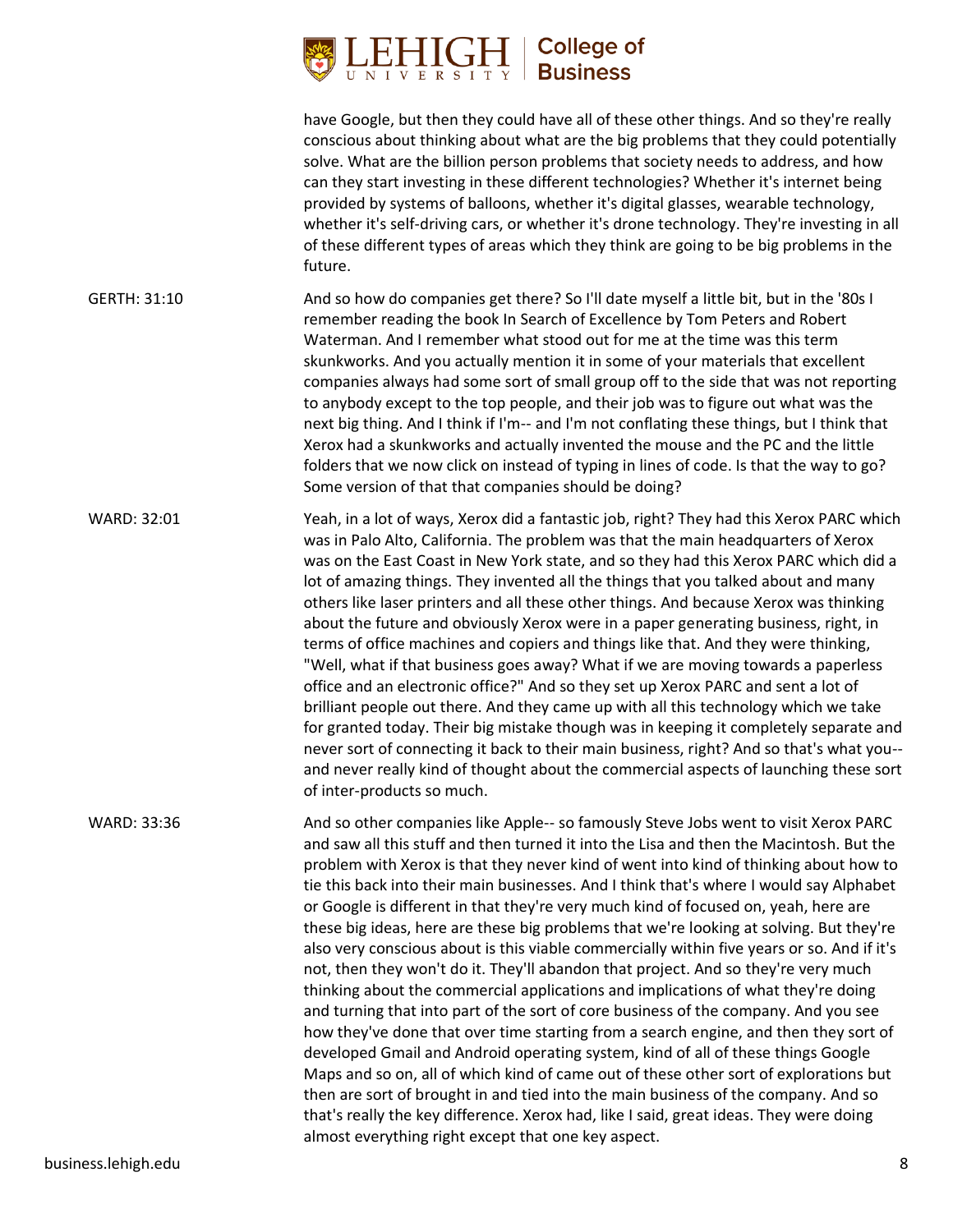

| GERTH: 35:30       | Yeah, they didn't finish it up. So what could companies-- I know that the book you're<br>working on is going to deal with this so let's talk about some of the things that<br>companies can do whether there's tools or techniques or blueprints that they can use<br>to plan for disruptions. I guess part of what you have to do in your book is talk about<br>how you talk people into thinking that this is important. |
|--------------------|----------------------------------------------------------------------------------------------------------------------------------------------------------------------------------------------------------------------------------------------------------------------------------------------------------------------------------------------------------------------------------------------------------------------------|
| <b>WARD: 35:57</b> | Yeah, absolutely. That's one of the things, and maybe these whole disruptions that<br>we're seeing right now kind of will then jolt people into thinking, "Oh, actually we do                                                                                                                                                                                                                                              |

need to kind of think about the future and disruption because it can happen very quickly," as we're now discovering. But I think some of the keys if we kind of think about some of the steps that we go through and talk about in advising companies about how to do this, and the first key is to really conceptualize your company. What is your company really? I mean, let's take an example like Ford, for example. Is Ford in the car and truck business? Is it in the transportation business? Is it in the sort of technology business? What business is it in? And so how you conceptualize what you do is important to appropriately sort of open up the possibilities to what you might do in the future, right, especially as those conditions, those markets change.

WARD: 37:15 Then the second thing is to kind of think about each of these societal shifts or any others that you might kind of think are going to be potentially important to your organization and kind of just kind of think about each of them. Now, as I said before, some of them are going to be more applicable than others to any given organization. And to take on all eight is very complex, and maybe there's two or three of them that are really going to have a big impact on your business. And so you sort of then take those two or three or four that have a major impact on the company but not just on the company, on your strategy, on your customers, on your market, on your suppliers. Which are going to have big impact on any of those constituents or stakeholders? And then kind of thinking about how do we know if the world is moving in a particular direction? What are what we call some of the sort of key indicators of these societal shifts - we kind of abbreviate that to KISS metrics - but that tell you which way the world is moving? For example, you can have a metric about life expectancy measuring changing demographics or population density for urbanization or whatever it is that- but basically, indicators that are relevant to your product or market that also connect to those different societal shifts.

WARD: 38:52 And then it's like taking these indicators and saying, "Okay, how might these dials be turned, or how might they vary in different ways in different combinations?" And sort of to build scenarios or really pictures or stories of what the world might look like in 5, 10, 15 years time sort of based on these different indicators. And then when you've got those different futures mapped out, those different scenarios, those different stories, it's like how would your company thrive or even survive in that environment? Would your current strategy work in that environment? Would it not work in that environment? What elements would work? What elements would not work? And then at the same time thinking about for a successful company in that environment, what would that successful company look like? What would it be doing? What sort of activities would it be engaging in? And then from there you kind of get that gap analysis if you like to think about how what we're doing currently is different from what we would need to do to be successful in that environment.

WARD: 40:13 And then to think about what are the resources and capabilities that you need to build or acquire to be able to become successful in that environment? And where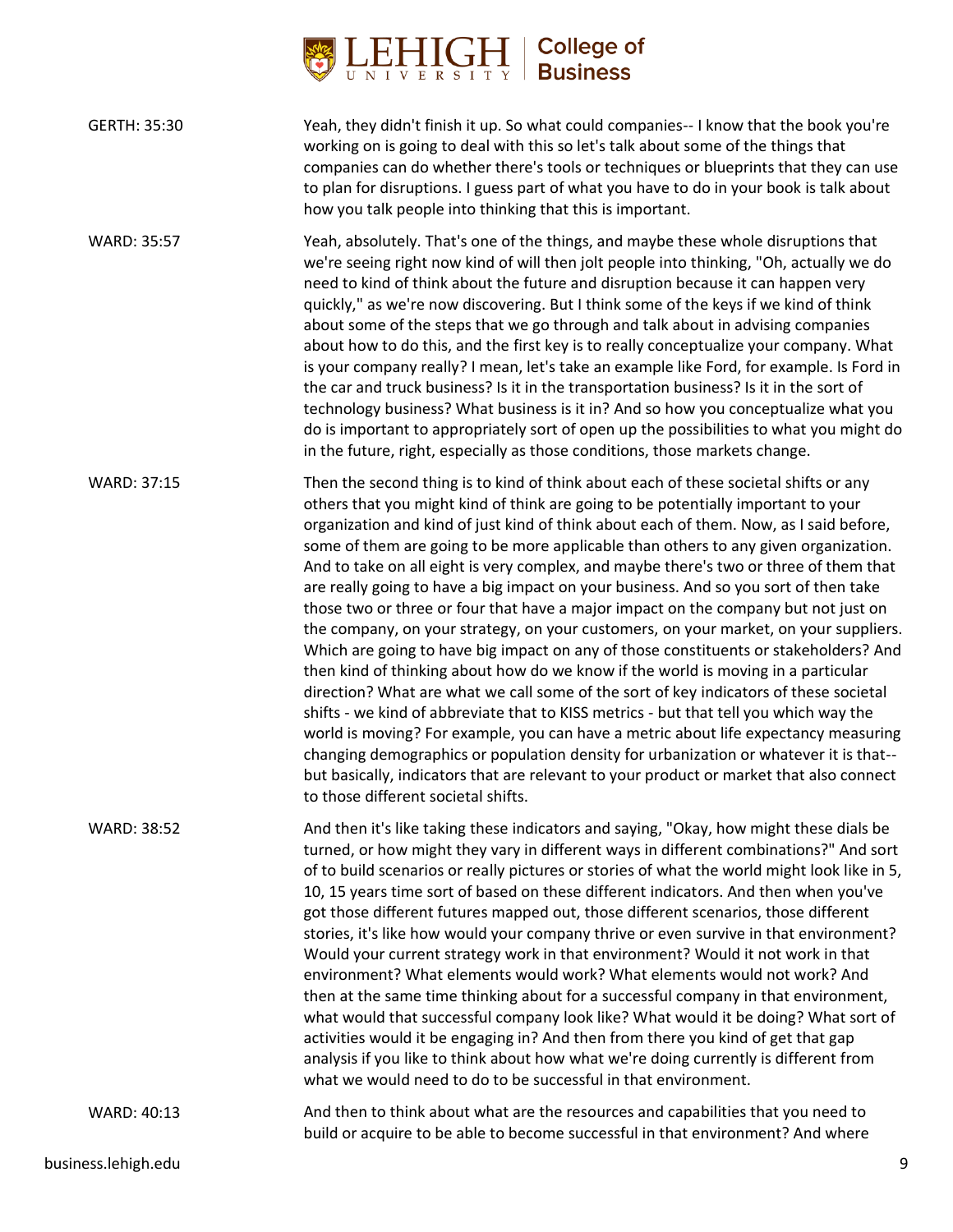# $\underset{\text{U-N I V E R S I T Y }}{\underset{\text{U N I V E R S I T Y }}\prod_{\text{E}}\underset{\text{V}}{\underset{\text{F}}{\bigcup}}\left|\begin{array}{c}\text{College of}\\\text{Business}\end{array}\right.}$

| GERTH: 41:23                              | through that exercise again?                                                                                                                                                                                                                                                                                                                                                                                                                                                                                                                                                                                                                                                                                                                                                                                                                                                                                                                                                                                                                                                                                           |
|-------------------------------------------|------------------------------------------------------------------------------------------------------------------------------------------------------------------------------------------------------------------------------------------------------------------------------------------------------------------------------------------------------------------------------------------------------------------------------------------------------------------------------------------------------------------------------------------------------------------------------------------------------------------------------------------------------------------------------------------------------------------------------------------------------------------------------------------------------------------------------------------------------------------------------------------------------------------------------------------------------------------------------------------------------------------------------------------------------------------------------------------------------------------------|
|                                           | The other half of that that I mentioned earlier, and you were like, "Yeah," is how do<br>you get-- if you're not the CEO of the company, how do you get someone to buy into<br>this? Because there's a lot of resources that are involved. There's personnel that have<br>to be dedicated to this and money that will probably have to be spent to get the<br>research. Do you have any advice for somebody who's trying to look on this side?                                                                                                                                                                                                                                                                                                                                                                                                                                                                                                                                                                                                                                                                         |
| WARD: 41:53                               | Yeah, in order for this to happen successfully in an organization, it really has to be<br>driven by the senior leaders in the company. The people who are responsible for what<br>the company does and its strategy need to be the people who are guiding this process<br>and thinking about this. And so, yeah, in as much as somebody else in the<br>organization can kind of position and say, "Well, we need to be able to think about<br>this because in a lot of instances if the world changes dramatically, then we're going<br>to go out of business."                                                                                                                                                                                                                                                                                                                                                                                                                                                                                                                                                        |
| <b>WARD: 42:41</b>                        | I mean, I think one of the things that's really interesting about what's going on right<br>now with the COVID-19 crisis is that we're seeing, I mean, just today the new<br>unemployment numbers came out, and it's 6.6 million. It's 10 times higher than it's<br>ever been before except for last week, and it's twice what it was last week. And so<br>you're seeing this massive shift where you've got a lot of companies which are<br>effectively shutting down, right, and going out business even if it's temporarily but<br>not able to operate in the environment that we're currently in. And on the other<br>hand, you've got other businesses which are producing as fast as they can and<br>growing as fast as they can and ramping up as fast as they can because that<br>environment shift's in line with what they're doing, and what they're doing is just<br>even more in demand than it's ever been, right? And so this is just a picture, a kind of<br>rapid speeding up of what is actually going to happen over a longer period of time<br>due to all of these types of societal shifts, right? |
| S3: 44:05                                 | And so hopefully this will serve as a wake-up call for companies that when things<br>revert to "back to normal" when this particular crisis is over that companies will think,<br>"Well, this can happen again in a short term burst like it's happening right now, but<br>it's also going to happen for sure in different ways. If we think about our business<br>from now till 10 years from now, and what we do is likely to be dramatically different.<br>The environment we're in is likely to be dramatically different, and so if we don't plan<br>for that change over time, then we're going to be shutting down just like businesses<br>are shutting down right now."                                                                                                                                                                                                                                                                                                                                                                                                                                        |
| <b>GERTH: 44:57</b><br>Thank you so much. | Well, it seems sort of a sad place to end, but I think it's a good place to end, Andrew.                                                                                                                                                                                                                                                                                                                                                                                                                                                                                                                                                                                                                                                                                                                                                                                                                                                                                                                                                                                                                               |